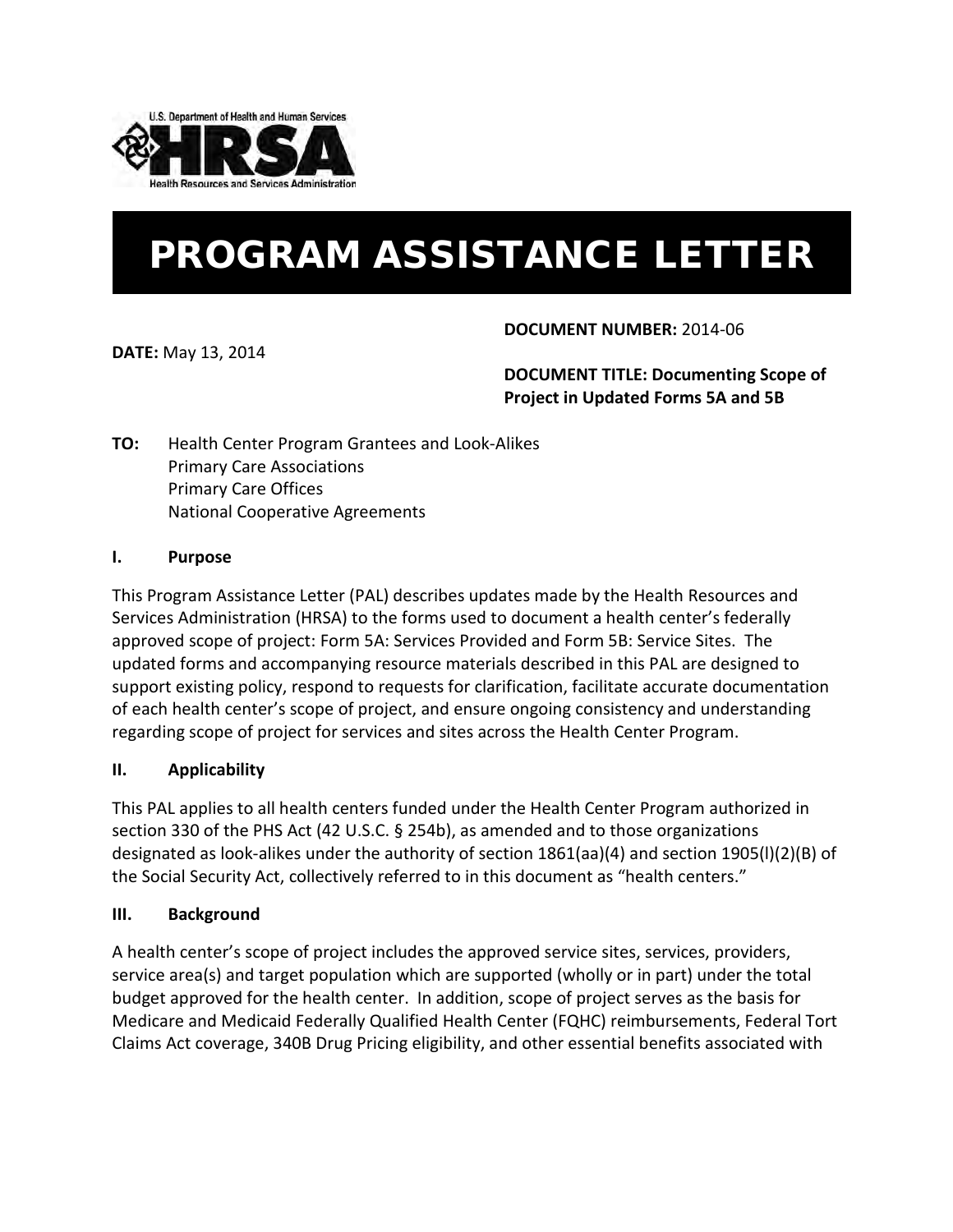the Health Center Program.<sup>[1](#page-1-0)</sup> Therefore, proper documentation and maintenance of an accurate scope of project is critical in the oversight and management of programs funded or designated under section 330 of the PHS Act.

This PAL focuses on updates made to the forms utilized for documenting services and sites in a health center's approved scope of project and does not address other components of scope. General information about scope of project and the process for submitting requests for changes in scope may be found in *Policy Information Notice (PIN) 2008-01: Defining Scope of Project and Policy for Requesting Changes* and related resources on the Bureau of Primary Health Care (BPHC) website.<sup>[2](#page-1-1)</sup>

#### **IV. Streamlined Forms for Documenting In-Scope Services and Sites**

Health centers use Forms 5A and 5B in the HRSA Electronic Handbooks (EHB) to document services and sites in their scope of project, and to document any relevant updates or changes to their scope of project on an ongoing basis. As such, these forms serve as the foundation for establishing and maintaining the integrity of each health center's approved scope of project over time.

HRSA revised Forms 5A and 5B to facilitate more accurate, simplified data entry for health centers, including streamlining and enhancing the forms with interactive descriptors for each data field.

#### Documenting Services in Form 5A: Services Provided

Form 5A documents the services included in a health center's approved scope of project. HRSA enhanced this form and added accompanying resource documents as described below.

- **List of services.** Where appropriate, on Form 5A, HRSA updated terminology, added new fields, renamed services, and consolidated service subcategories, combining them into a single service.<sup>[3](#page-1-2)</sup>
- **Service delivery method descriptors.** In a resource document, HRSA describes the service delivery methods in greater detail in order to guide health centers in determining which service delivery column(s) should be marked for each service on Form 5A. These descriptors assist in the accurate recording of a health center's scope of project, consistent with PIN 2008-01, and include critical factors, such as who provides

<span id="page-1-0"></span> $1$  While identification within a scope of project is required for participation in these programs, it is not a guarantee that these benefits will be realized. Each of these programs has a specific application process and a comprehensive set of requirements, of which scope of project is only one.<br>
<sup>2</sup> http://bphc.hrsa.gov/about/requirements/scope/index.html<br>
<sup>3</sup> A brief mapping document describing the services that were consolidated, added, or renamed duri

<span id="page-1-1"></span>

<span id="page-1-2"></span>is provided in the Appendix.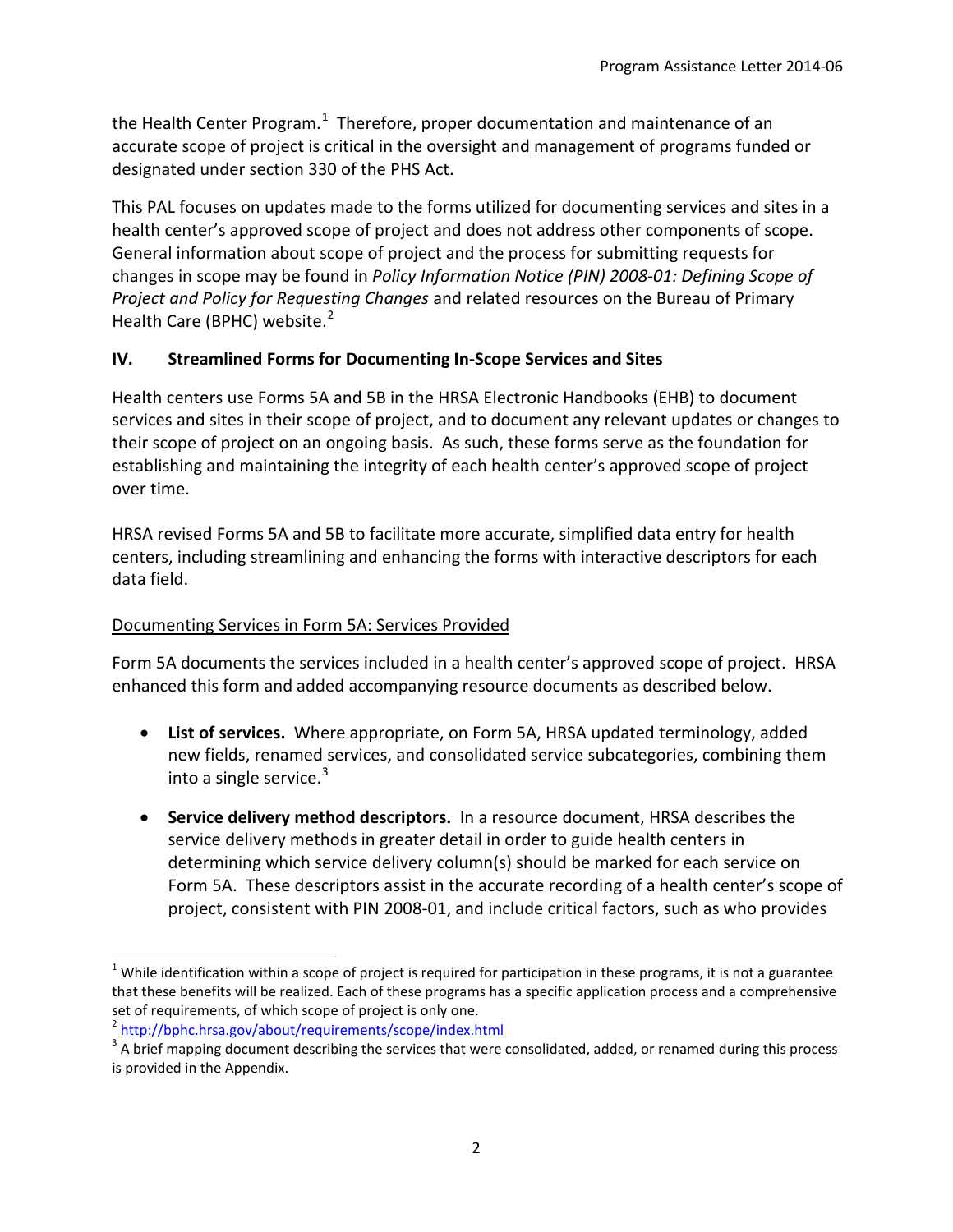the service, where the service is delivered and other requirements for consideration when recording the service delivery method.

- **Service descriptors.**<sup>[4](#page-2-0)</sup> In a resource document, HRSA describes all Required Services included in the Health Center Program's authorizing statute and program regulations, as well as a small menu of Additional Services.<sup>[5](#page-2-1)</sup> These service descriptors provide the general elements of each service listed on Form 5A to assist in the accurate recording of a health center's scope of project. Where appropriate, these descriptors:
	- o Provide a "floor" for the minimum elements to be included in a particular service (for Required Services only).
	- o Detail other elements which "may" be included to reflect a more expansive or intense level of a service. In these instances, a separate change in scope (CIS) request is not needed.
	- o Identify a "ceiling" threshold for service elements not included in a service line item and thus would require a separate CIS request.

## Documenting Site Information in Form 5B: Service Sites

Form 5B documents the sites included in a health center's approved scope of project. HRSA restructured this form to eliminate redundant and/or unnecessary fields<sup>[6](#page-2-2)</sup> and developed accompanying instructions to assist in the accurate recording of a health center's scope of project. In addition, HRSA added the following two fields to the form:

- The new required "FQHC Site Medicare Billing Number Status" field aligns with sitespecific Medicare enrollment and billing requirements as described in *PAL 2011-04: Process for Becoming Eligible for Medicare Reimbursement under the FQHC Benefit*.
- The new optional "FQHC Site National Provider Identification (NPI) Number" field aligns with the Medicare requirement for health centers to have this standard unique identifier for billing purposes.

The new Form 5B instructions describe the information to be entered into each field and clarify how changes/updates may be made to each field on the form, including which 5B changes necessitate a submission to HRSA and the corresponding level of review.

<span id="page-2-0"></span> $4$  The descriptors are broadly written to acknowledge that there are a variety of staff and provider types that can deliver any one service. All provider types must be properly licensed, credentialed and privileged to perform any service, activity and/or procedure on behalf of the health center.

<span id="page-2-1"></span><sup>&</sup>lt;sup>5</sup> Health centers may propose to add Additional Services beyond those listed in the menu of commonly provided services.

<span id="page-2-2"></span> $6$  The following fields have been removed because they are duplicative of information already captured in Form 5B or other HRSA systems: Administration Phone Number, Service Area Census Tracts, Service Area Population Type, Operational Schedule, Calendar Schedule. The following fields have been removed because HRSA determined the information is not pertinent to scope of project: Date Site was Opened, Medicaid Billing Number, Medicaid Pharmacy Billing Number, Site Fax Number, Site Mailing Address.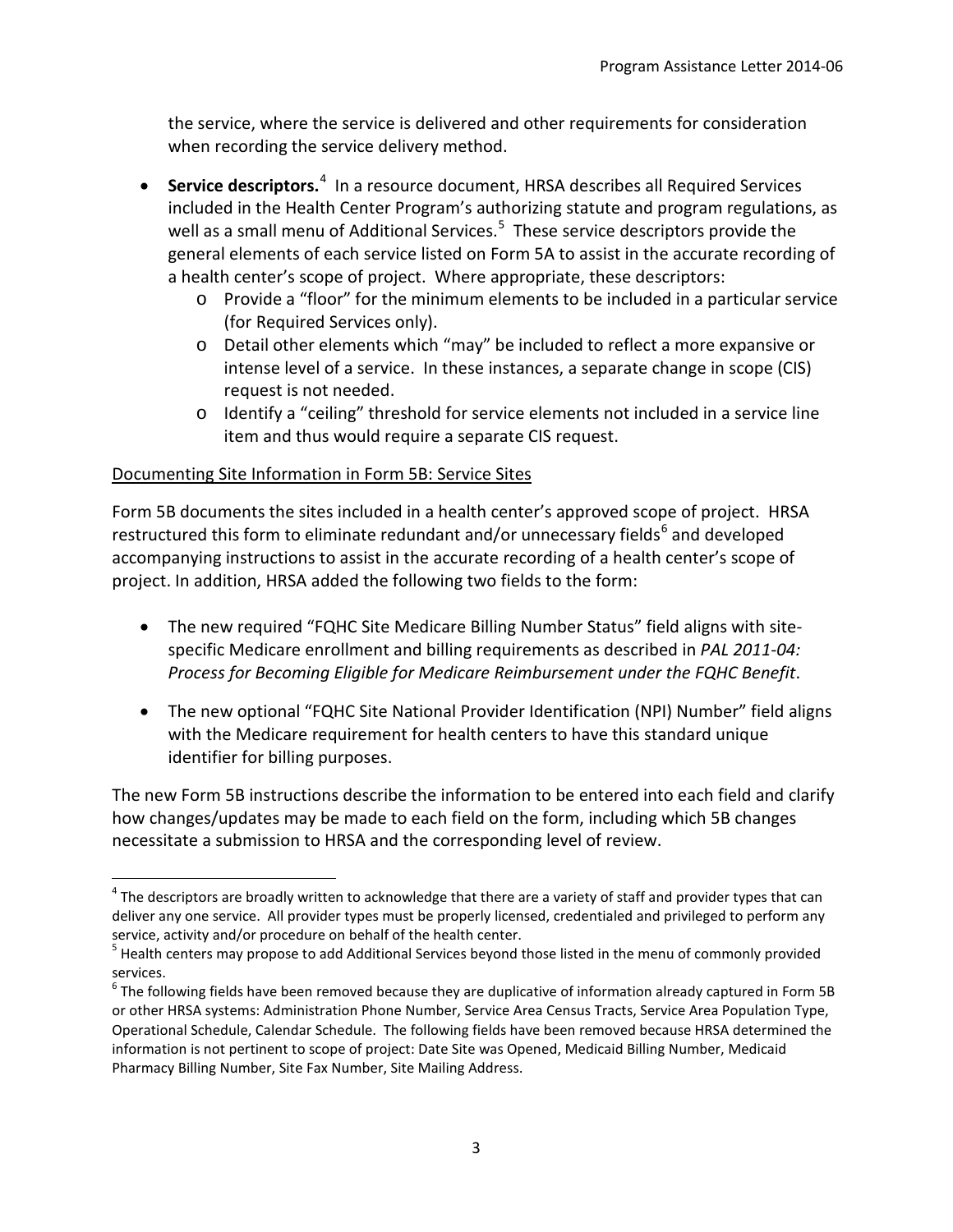## **V. Transition to Updated Forms 5A and 5B (Scope Alignment Validation Process)**

In order to ensure all health centers are using these updated forms to record an accurate scope of project, HRSA will initiate a scope alignment validation (SAV) process for all health centers. As the first step, HRSA will migrate existing data from the previous Forms 5A and 5B to the updated forms, consistent with the information and resources provided in this PAL. Once this migration is complete, HRSA will provide health centers a one-time SAV opportunity in EHB to validate the data that has been migrated to the new forms and to certify to the accuracy of the current services and sites in scope, consistent with the descriptors and associated form instructions. Additional guidance regarding the SAV deliverable and timeline will be released prior to commencing this validation opportunity.

The data in Forms 5A and 5B at the conclusion of the process will be HRSA's official record of each health center's approved scope of project for services and sites. HRSA will no longer use the old Forms 5A and 5B and all future scope-related information will be recorded in accordance with the updated forms and accompanying information and resources outlined in this PAL. Historical data previously captured in these forms will be retained and remain accessible in EHB.

# **VI. Technical Assistance Resources and Contact Information**

As mentioned previously, HRSA developed a number of resources to assist health centers in accurately and consistently documenting the services and sites on the updated Forms 5A and 5B. All of these resources outlined below are available on the BPHC website.<sup>[7](#page-3-0)</sup>

Resources for Form 5A: Services Provided

- Form 5A preview $8^8$  $8^8$
- Service delivery method descriptors
- Service descriptors

Resources for Form 5B: Service Sites

- Form 5B preview<sup>[9](#page-3-2)</sup>
- Instructions for completing Form 5B

For general questions about the information and resources outlined in this PAL, please contact [bphcpolicy@hrsa.gov.](mailto:bphcpolicy@hrsa.gov) Please continue to contact your BPHC Project Officer with questions regarding your health center's scope of project, including CIS submissions and progressive action conditions related to scope of project.

<span id="page-3-0"></span><sup>7</sup> <http://bphc.hrsa.gov/about/requirements/scope/index.html>

<span id="page-3-1"></span> $8$  The form preview is a static view of the form. The actual form in EHB is dynamic and provides a number of descriptors and other resources within the form itself.  $9 \text{ libid.}$ 

<span id="page-3-2"></span>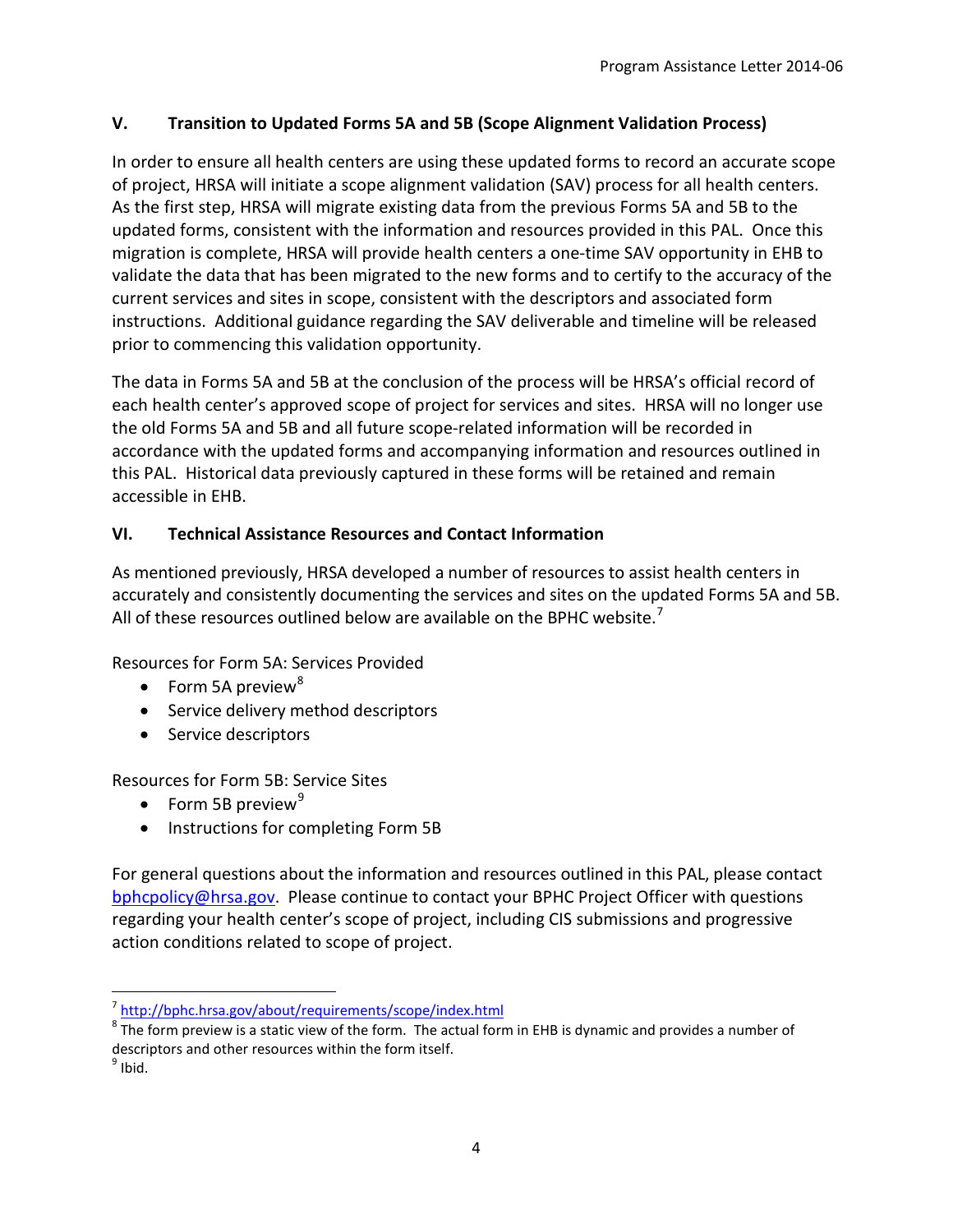## Appendix: Explanation of Changes to Form 5A: Services

| <b>OLD Form 5A Service</b>                            | <b>UPDATED Form 5A Service<sup>10</sup></b>        | Explanation Based on Form 5A Service Descriptors <sup>11</sup>                            |  |  |
|-------------------------------------------------------|----------------------------------------------------|-------------------------------------------------------------------------------------------|--|--|
| <b>REQUIRED SERVICES</b>                              |                                                    |                                                                                           |  |  |
| <b>General Primary Medical</b><br>Care                | No change                                          | Descriptor clarifies inclusion and consolidation of<br>multiple previous Form 5A services |  |  |
| Diagnostic Laboratory                                 | No change                                          |                                                                                           |  |  |
| Diagnostic X-Ray                                      | <b>Diagnostic Radiology</b>                        | Renamed                                                                                   |  |  |
| <b>Screenings</b>                                     | No change                                          | Consolidates previous Screening subcategories                                             |  |  |
| • Cancer                                              |                                                    | Included in Screenings                                                                    |  |  |
| • Communicable<br><b>Diseases</b>                     |                                                    | Included in Screenings                                                                    |  |  |
| • Cholesterol                                         |                                                    | Included in Screenings                                                                    |  |  |
| • Blood lead test for<br>elevated blood lead<br>level |                                                    | Included in Screenings                                                                    |  |  |
| • Pediatric vision, hearing<br>and dental             |                                                    | Included in Well Child Services                                                           |  |  |
| <b>Emergency Medical Services</b>                     | Coverage for Emergencies<br>During and After Hours | Renamed                                                                                   |  |  |
| <b>Voluntary Family Planning</b>                      | No change                                          |                                                                                           |  |  |
| Immunizations                                         | No change                                          |                                                                                           |  |  |
| <b>Well Child Services</b>                            | No change                                          |                                                                                           |  |  |
| <b>Gynecological Care</b>                             | No change                                          |                                                                                           |  |  |
| <b>Obstetrical Care</b>                               | <b>Obstetrical Care (Header)</b>                   | Renamed and includes three subcategories as listed                                        |  |  |
| <b>Prenatal and Perinatal</b><br><b>Services</b>      | • Prenatal Care                                    | Renamed as Subcategory                                                                    |  |  |
|                                                       | • Intrapartum Care (Labor<br>& Delivery)           | Renamed as Subcategory                                                                    |  |  |
|                                                       | • Postpartum Care                                  | New Subcategory                                                                           |  |  |
| <b>Preventive Dental</b>                              | No change                                          |                                                                                           |  |  |
| Referral to Behavioral<br>Health                      |                                                    | Included in General Primary Medical Care                                                  |  |  |
| Referral to Substance Abuse                           |                                                    | Included in General Primary Medical Care                                                  |  |  |
| Referral to Specialty<br><b>Services</b>              |                                                    | Included in General Primary Medical Care                                                  |  |  |
| Pharmacy                                              | <b>Pharmaceutical Services</b>                     | Renamed                                                                                   |  |  |
| Substance Abuse services                              | <b>HCH Required Substance</b>                      | Renamed and consolidates previous Substance Abuse                                         |  |  |
| required for HCH                                      | <b>Abuse Services</b>                              | subcategories                                                                             |  |  |
| programs):                                            |                                                    |                                                                                           |  |  |
| • Detoxification                                      |                                                    | Included in HCH Required Substance Abuse Services                                         |  |  |

<span id="page-4-0"></span><sup>&</sup>lt;sup>10</sup> A preview of Form 5A is available on the BPHC website:  $\frac{http://bphc.hrsa.gov/about/requirements/scope/index.html}{http://bphc.hrsa.gov/about/requirements/scope/index.html}$ <br><sup>11</sup> Refer to Service Descriptors for Form 5A: Services for the full explanation of descriptors, available on the BPHC

<span id="page-4-1"></span><http://bphc.hrsa.gov/about/requirements/scope/index.html>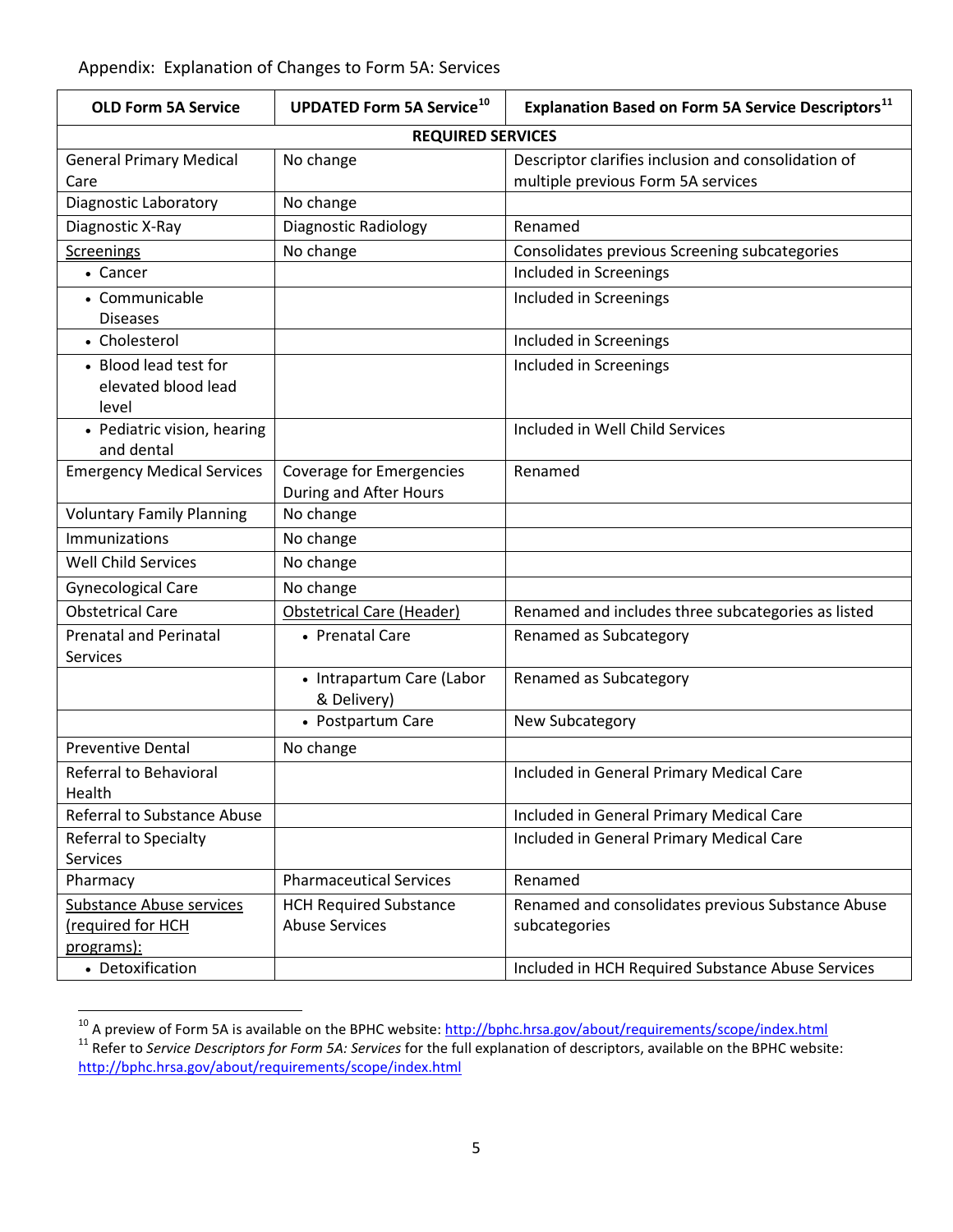| <b>OLD Form 5A Service</b>        | <b>UPDATED Form 5A Service<sup>10</sup></b> | <b>Explanation Based on Form 5A Service Descriptors</b> <sup>11</sup>       |
|-----------------------------------|---------------------------------------------|-----------------------------------------------------------------------------|
| • Outpatient Treatment            |                                             | Included in HCH Required Substance Abuse Services                           |
| • Residential Treatment           |                                             | Included in HCH Required Substance Abuse Services                           |
| • Rehabilitation                  |                                             | Included in HCH Required Substance Abuse Services                           |
| (non hospital settings)           |                                             |                                                                             |
| • Harm/Risk Reduction             |                                             | Included in HCH Required Substance Abuse Services                           |
| (e.g. educational                 |                                             |                                                                             |
| materials, nicotine               |                                             |                                                                             |
| gum/patches)                      |                                             |                                                                             |
| Case Management                   | No change                                   | Consolidates previous Case Management subcategories                         |
| • Counseling/Assessment           |                                             | Included in Case Management                                                 |
| • Referral                        |                                             | Included in Case Management                                                 |
| • Follow-Up/Discharge<br>Planning |                                             | Included in Case Management                                                 |
| • Eligibility Assistance          | <b>Eligibility Assistance</b>               | Renamed as a distinct service                                               |
| <b>Health Education</b>           | No change                                   |                                                                             |
| Outreach                          | No change                                   |                                                                             |
| Transportation                    | No change                                   |                                                                             |
| Translation                       | No change                                   |                                                                             |
|                                   | <b>ADDITIONAL SERVICES</b>                  |                                                                             |
| <b>Urgent Medical Care</b>        |                                             | Included in General Primary Care and/or other                               |
|                                   |                                             | service(s) $^{12}$                                                          |
| <b>Dental Services</b>            |                                             | Header not needed (see service descriptor explanations                      |
|                                   |                                             | below)                                                                      |
| • Restorative                     | <b>Additional Dental Services</b>           | Renamed                                                                     |
| • Emergency                       |                                             | Included in General Primary Medical Care and/or other<br>service(s) $^{13}$ |
| <b>Behavioral Health Services</b> | <b>Behavioral Health Services</b>           | Renamed and includes two subcategories (Mental                              |
|                                   | (Header)                                    | Health Services and Substance Abuse Services)                               |
| • Treatment/Counseling            | • Mental Health Services                    | Renamed                                                                     |
| • Developmental                   |                                             | Included in Well Child Services Descriptor                                  |
| Screening                         |                                             |                                                                             |
| • 24-Hour Crisis                  |                                             | Included in Mental Health Services Descriptor                               |
| <b>Substance Abuse Services</b>   | No change                                   | Same Descriptor as HCH Required Substance Abuse                             |
|                                   |                                             | Services but is an Additional Service for all other health                  |
|                                   |                                             | centers not receiving Health Care for the Homeless                          |
|                                   |                                             | (section 330(h)) designation/funds                                          |
| Comprehensive Eye Exams           | Optometry                                   | Renamed                                                                     |
| and Vision Services               |                                             |                                                                             |

<span id="page-5-0"></span><sup>&</sup>lt;sup>12</sup> Although Urgent Medical Care may be provided at a unique site on Form 5B, the services are included in one or more service lines on Form 5A (typically, General Primary Medical Care).

<span id="page-5-1"></span> $13$  Dental services provided on an emergency basis and related to any acute conditions are included in one or more service lines on Form 5A (e.g., General Primary Medical Care, Coverage for Emergencies During and After Hours, and/or Additional Dental Services).